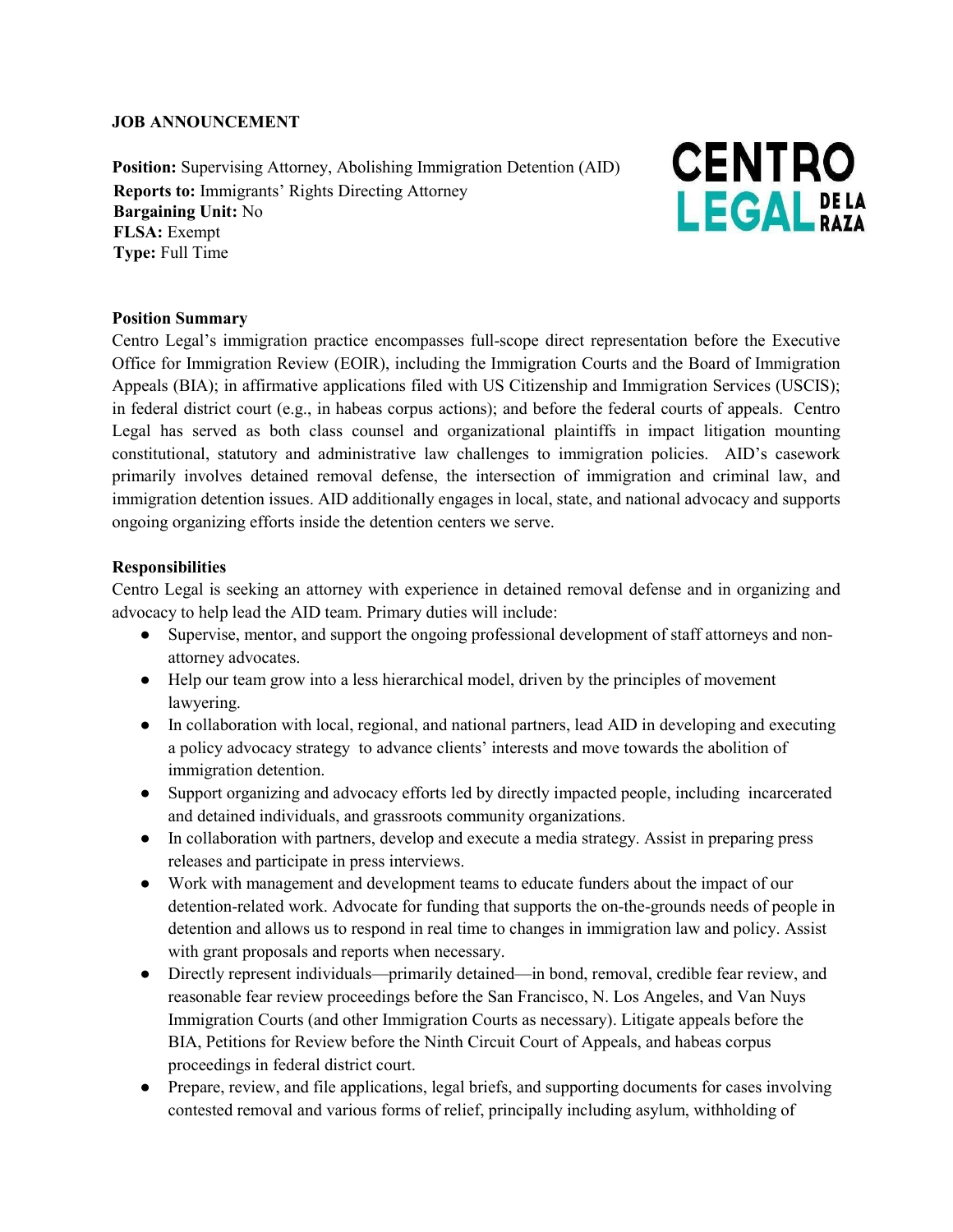removal, relief under the Convention Against Torture, VAWA, adjustment of status with applicable waivers, and LPR and non-LPR cancellation of removal. Prepare and file affirmative immigration applications (e.g., U visa, Special Immigrant Juvenile Status) as necessary.

• Conduct telephonic and/or in-person intakes with detained and incarcerated individuals, principally at the Mesa Verde ICE Processing Facility, the Golden State Annex, and FCI Dublin, and possibly other detention centers. Working with team to assess cases for possible representation and referrals.

### **Qualifications**

First and foremost, the applicant must profoundly share Centro Legal's mission and vision of social justice. Qualifications include:

- J.D; admitted and in good standing with a State bar;
- Fluency in Spanish required;
- Strong leadership skills and experience supervising others;
- Significant experience in engaging in advocacy and organizing work
- Minimum of 3 years of experience in removal defense required, including on behalf of detained individuals, individuals with criminal convictions, and individuals experiencing mental illness;
- Excellent writing, research, analytical, and verbal communication skills;
- A demonstrated commitment to civil liberties, immigrant justice, and public interest law;
- Experience with circuit court appeals and federal habeas litigation preferred;
- Demonstrated ability to work cooperatively on projects with other advocates and diverse community organizations;
- Demonstrated commitment to diversity within the office and a personal approach that values all individuals and respects differences regarding race, ethnicity, age, gender identity and expression, sexual orientation, religion, ability, socio-economic circumstance, immigration status, and record of arrest or conviction;
- Familiarity in working with clients in crisis or who are recent trauma survivors; and
- Willingness to conduct training and outreach activities in the community.

### **Compensation**

Salary is competitive and commensurate with experience ranging from \$78,413-\$87,823.We provide a generous benefits package, including life insurance, LTD, leave policies, vacation, and December holiday office closure at full pay.

# **To Apply**

Review of applications will begin immediately and continue until the position is filled. Applicants are encouraged to apply as soon as possible. Submit via email only: 1) cover letter, 2) resume, and 3) a list of three professional references. Include "**Immigrants' Rights Supervising Attorney – AID**" in the subject line. Please note that candidates who move on to the second round of interviews will also be asked to provide references from clients whom they have previously represented as well as individuals they have previously supervised. Please email application materials  $i_{\text{obs}}(a_{\text{centrolegal.org}})$ .

# **About Centro Legal de la Raza**